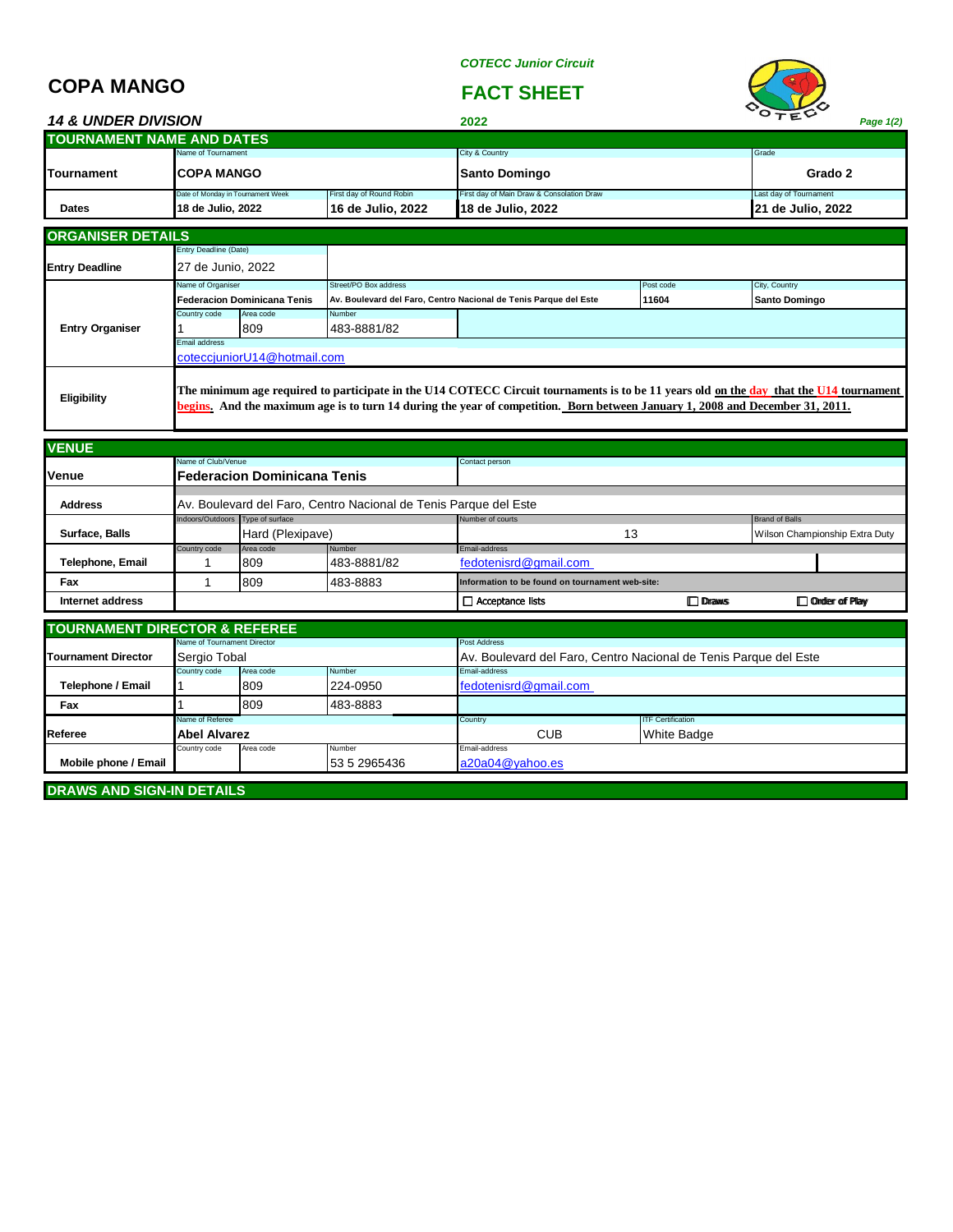| Under 14                   |                   |                                    | Draw size                                                                             | Sign-in deadline                                              |                                                                                                        | Start day                                                    | Prel. finish day                  | Entry Fee        |  |
|----------------------------|-------------------|------------------------------------|---------------------------------------------------------------------------------------|---------------------------------------------------------------|--------------------------------------------------------------------------------------------------------|--------------------------------------------------------------|-----------------------------------|------------------|--|
| <b>Boys</b>                | Round Robin phase |                                    | 32                                                                                    |                                                               | Viernes 15 de Julio, 2022 de 2:00 pm hasta las 6:00 pm.                                                | 16/7/2022                                                    | 17/7/2022                         |                  |  |
| &                          |                   |                                    |                                                                                       |                                                               |                                                                                                        |                                                              |                                   |                  |  |
| Girls                      | Dobles main Draw  |                                    | 16                                                                                    | Domingo 17 de Julio, 2022 a las 12 P.M.                       |                                                                                                        | 18/7/2022                                                    | 21/7/2022                         | US50.00          |  |
|                            |                   |                                    |                                                                                       |                                                               | To participate in this age division players must be born between January 1st 2008 and December 31 2011 |                                                              |                                   |                  |  |
| <b>HOTELS</b>              |                   |                                    |                                                                                       |                                                               |                                                                                                        | Rates indicated are for persons not getting free hospitality |                                   |                  |  |
| Name of Hotel              |                   |                                    |                                                                                       |                                                               | <b>Street Address</b>                                                                                  |                                                              |                                   |                  |  |
| <b>Official Hotel 1</b>    |                   | Club DGA                           |                                                                                       |                                                               | Km. 17, Autopista Las Americas                                                                         |                                                              |                                   |                  |  |
| Fax                        |                   | Country code                       | Area code                                                                             | Number                                                        | Email-address                                                                                          |                                                              |                                   |                  |  |
|                            |                   | 1                                  | 809                                                                                   | 483-8881                                                      | fedotenisrd@gmail.com                                                                                  |                                                              |                                   |                  |  |
| Reserve through            |                   | Country code                       | Area code                                                                             | Number                                                        |                                                                                                        | Single Room                                                  | Double Room / pp Triple Room / pp |                  |  |
|                            |                   |                                    | 809                                                                                   | 483-8882                                                      | Room Rates                                                                                             | US70.00                                                      | <b>US70.00</b>                    |                  |  |
| <b>Official Hotel 2</b>    |                   | Contact person for reservations    |                                                                                       | Direct telephone number                                       |                                                                                                        |                                                              |                                   |                  |  |
|                            | Juana Alvarez     |                                    |                                                                                       |                                                               | 781-469-9678                                                                                           |                                                              |                                   |                  |  |
|                            | Telephone / Email |                                    |                                                                                       |                                                               |                                                                                                        |                                                              |                                   |                  |  |
| Fax                        |                   | Country code                       | Area code                                                                             | Number                                                        | <b>Room Rates</b>                                                                                      | Single Room                                                  | Double Room / pp                  | Triple Room / pp |  |
| Reserve through            |                   | Contact person for reservations    |                                                                                       |                                                               | Direct telephone number                                                                                |                                                              |                                   |                  |  |
| <b>HOSPITALITY</b>         |                   |                                    |                                                                                       |                                                               |                                                                                                        |                                                              |                                   |                  |  |
| <b>Players hospitality</b> |                   |                                    | $\Box$ Full hospitality for Main Draw players only                                    |                                                               |                                                                                                        |                                                              |                                   |                  |  |
|                            |                   |                                    |                                                                                       | Full hospitality for Main Draw players only until elimination |                                                                                                        |                                                              |                                   |                  |  |
|                            |                   |                                    | $\Box$ Full hospitality for Main Draw players until last member of team is eliminated |                                                               |                                                                                                        |                                                              |                                   |                  |  |
|                            |                   |                                    | □ Other. Please detail below                                                          |                                                               |                                                                                                        |                                                              |                                   |                  |  |
| <b>Coaches hospitality</b> |                   | No. of coaches                     | Level of hospitality<br>Not Hospitality                                               |                                                               |                                                                                                        |                                                              |                                   |                  |  |
| <b>Hospitality details</b> |                   |                                    |                                                                                       |                                                               |                                                                                                        |                                                              |                                   |                  |  |
|                            |                   |                                    |                                                                                       |                                                               |                                                                                                        |                                                              |                                   |                  |  |
|                            |                   |                                    |                                                                                       |                                                               |                                                                                                        |                                                              |                                   |                  |  |
|                            |                   |                                    |                                                                                       |                                                               |                                                                                                        |                                                              |                                   |                  |  |
|                            |                   |                                    |                                                                                       |                                                               |                                                                                                        |                                                              |                                   |                  |  |
|                            |                   | <b>TRAVEL AND VISA INFORMATION</b> |                                                                                       |                                                               |                                                                                                        |                                                              |                                   |                  |  |
|                            |                   | Name of Airport                    |                                                                                       | Distance                                                      | Transportation from Airport/Station to Club/Hotel                                                      |                                                              |                                   |                  |  |

|                              | Name of Airport                                               | <b>Distance</b> | Transportation from Airport/Station to Club/Hotel            |  |  |  |  |  |
|------------------------------|---------------------------------------------------------------|-----------------|--------------------------------------------------------------|--|--|--|--|--|
| <b>International Airport</b> | Aeropuerto Internacional Las Americas (SDQ)                   | 5 Km            | Yes                                                          |  |  |  |  |  |
| <b>Domestic Airport</b>      |                                                               |                 |                                                              |  |  |  |  |  |
| Rail                         |                                                               |                 |                                                              |  |  |  |  |  |
| <b>Travel remarks</b>        |                                                               |                 |                                                              |  |  |  |  |  |
|                              |                                                               |                 |                                                              |  |  |  |  |  |
| Visa requirements            |                                                               |                 | Please, contac Dominican Republic consulate in Yopur Country |  |  |  |  |  |
|                              |                                                               |                 |                                                              |  |  |  |  |  |
|                              | If you require an invitation to obtain a visa, please contact |                 |                                                              |  |  |  |  |  |
| <b>Visa Invitations</b>      | Ms. Adelina Pimentel                                          |                 |                                                              |  |  |  |  |  |

## **OTHER INFORMATION**

Hotel Oficial es el Club De La Dirección General De Aduanas, El costo por noches de US\$70.00 dólares estos incluye ITBIS, Desayuno, Almuerzo, Cena y transporte del aeropuerto al Hotel y del Hotel al

Centro de Tenis.

Los encordados seran US\$15.00 (entregando el jugador las cuerdas).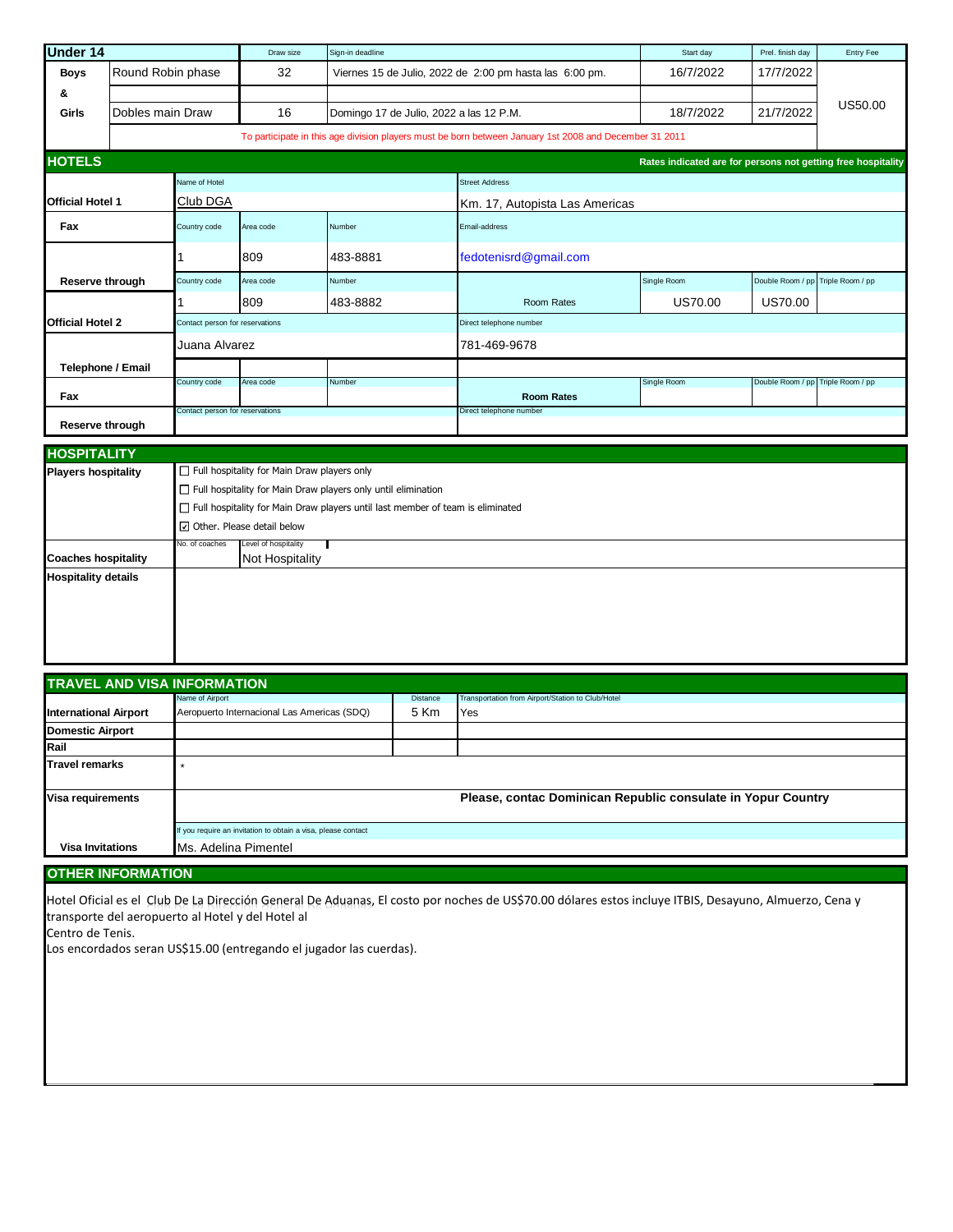## *COTECC U14 CIRCUIT* **ENTRY FORM**



|                         | <b>ENTRY INFORMATION</b>                                                                                                                                    |                                                   |                                     |                                                 |             |                            |  |  |  |
|-------------------------|-------------------------------------------------------------------------------------------------------------------------------------------------------------|---------------------------------------------------|-------------------------------------|-------------------------------------------------|-------------|----------------------------|--|--|--|
|                         | <b>TOURNAMENT TITLE</b>                                                                                                                                     | City                                              |                                     | Country                                         |             |                            |  |  |  |
|                         | <b>COPA MANGO</b><br><b>Tournament Dates</b>                                                                                                                | <b>Santo Domingo</b><br><b>Entry Deadline</b>     |                                     | <b>DOM</b>                                      |             |                            |  |  |  |
|                         | 16-21 de Julio, 2022                                                                                                                                        | 27 de Junio                                       |                                     | <b>Withdrawal Deadline</b><br>11 de Julio, 2022 |             |                            |  |  |  |
|                         | ELIGIBILIDAD / ELIGIBILITY                                                                                                                                  |                                                   |                                     |                                                 |             |                            |  |  |  |
|                         | To participate in this age division players must be born between January 1st 2008 and December 31 2011 and be 11 years old on the day the tournament begins |                                                   |                                     |                                                 |             |                            |  |  |  |
|                         | <b>Entry Fax Number</b>                                                                                                                                     | Email address                                     |                                     |                                                 |             |                            |  |  |  |
|                         |                                                                                                                                                             | coteccjuniorU14@hotmail.com                       |                                     |                                                 |             |                            |  |  |  |
|                         |                                                                                                                                                             | <b>ENTRIES SANCTIONED BY</b>                      |                                     |                                                 |             |                            |  |  |  |
|                         | National Tennis Association                                                                                                                                 | Contact person (name)                             |                                     | Position in National TA                         |             |                            |  |  |  |
| Telephone               |                                                                                                                                                             | Fax                                               |                                     | Email                                           |             |                            |  |  |  |
|                         |                                                                                                                                                             | OFFICIAL COACHES ASSIGNED BY NATIONAL ASSOCIATION |                                     |                                                 |             |                            |  |  |  |
|                         | Name of Coach 1                                                                                                                                             |                                                   | Name of Coach 2                     |                                                 |             |                            |  |  |  |
|                         |                                                                                                                                                             |                                                   |                                     |                                                 |             |                            |  |  |  |
|                         |                                                                                                                                                             | BOYS 14 & UNDER - Entries in priority order -     |                                     |                                                 |             |                            |  |  |  |
|                         |                                                                                                                                                             | <b>PLAYER</b>                                     |                                     |                                                 |             | <b>National</b>            |  |  |  |
| #                       | <b>Family Name</b>                                                                                                                                          | <b>First Name</b>                                 | <b>Nationality</b><br>3-letter code | Date of Birth<br>Date/Month/Year                |             | ranking<br>14 & Under      |  |  |  |
| 1                       |                                                                                                                                                             |                                                   |                                     |                                                 |             |                            |  |  |  |
| $\overline{\mathbf{2}}$ |                                                                                                                                                             |                                                   |                                     |                                                 |             |                            |  |  |  |
| 3                       |                                                                                                                                                             |                                                   |                                     |                                                 |             |                            |  |  |  |
| 4                       |                                                                                                                                                             |                                                   |                                     |                                                 |             |                            |  |  |  |
| 5                       |                                                                                                                                                             |                                                   |                                     |                                                 |             |                            |  |  |  |
| 6                       |                                                                                                                                                             |                                                   |                                     |                                                 |             |                            |  |  |  |
| $\overline{7}$          |                                                                                                                                                             |                                                   |                                     |                                                 |             |                            |  |  |  |
| 8                       |                                                                                                                                                             |                                                   |                                     |                                                 |             |                            |  |  |  |
| 9                       |                                                                                                                                                             |                                                   |                                     |                                                 |             |                            |  |  |  |
| 10                      |                                                                                                                                                             |                                                   |                                     |                                                 |             |                            |  |  |  |
|                         |                                                                                                                                                             | GIRLS 14 & UNDER - Entries in priority order -    |                                     |                                                 |             |                            |  |  |  |
|                         | <b>Family Name</b>                                                                                                                                          | <b>PLAYER</b><br><b>First Name</b>                | <b>Nationality</b>                  | Date of Birth                                   | <b>IPIN</b> | <b>National</b><br>ranking |  |  |  |
| #                       |                                                                                                                                                             |                                                   | 3-letter code                       | Date/Month/Year                                 |             | 14 & Under                 |  |  |  |
| $\mathbf{1}$            |                                                                                                                                                             |                                                   |                                     |                                                 |             |                            |  |  |  |
| $\overline{2}$          |                                                                                                                                                             |                                                   |                                     |                                                 |             |                            |  |  |  |
| 3                       |                                                                                                                                                             |                                                   |                                     |                                                 |             |                            |  |  |  |
| 4                       |                                                                                                                                                             |                                                   |                                     |                                                 |             |                            |  |  |  |
| 5                       |                                                                                                                                                             |                                                   |                                     |                                                 |             |                            |  |  |  |
| 6                       |                                                                                                                                                             |                                                   |                                     |                                                 |             |                            |  |  |  |
| $\overline{7}$          |                                                                                                                                                             |                                                   |                                     |                                                 |             |                            |  |  |  |
| 8                       |                                                                                                                                                             |                                                   |                                     |                                                 |             |                            |  |  |  |
| 9                       |                                                                                                                                                             |                                                   |                                     |                                                 |             |                            |  |  |  |
| 10                      |                                                                                                                                                             |                                                   |                                     |                                                 |             |                            |  |  |  |

| <b>DATE AND SIGNATURE</b> |               |           |  |  |  |
|---------------------------|---------------|-----------|--|--|--|
|                           | Sanction date | Signature |  |  |  |